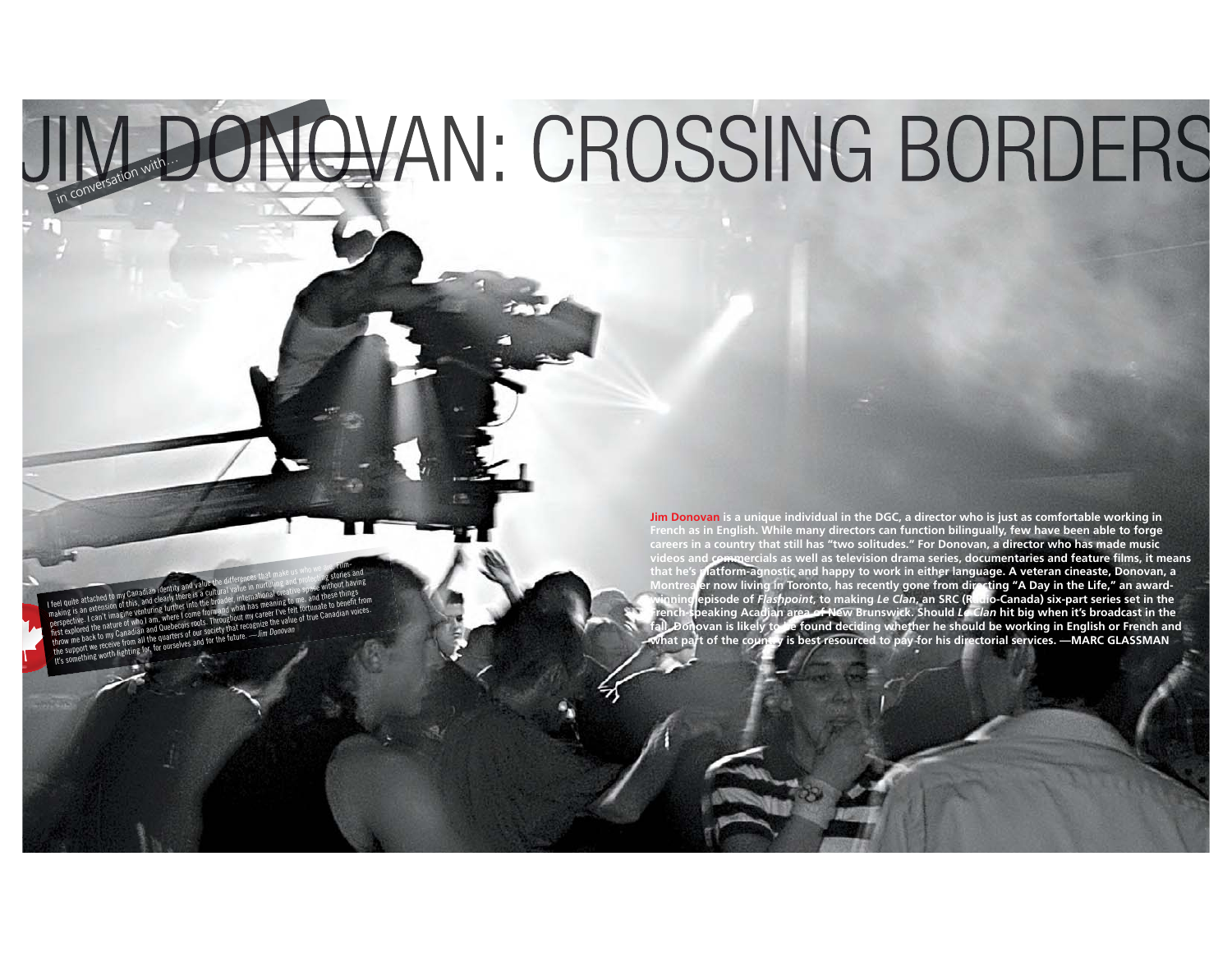

# *Montage* : Marc Glassman Jim: Jim Donovan

*Montage* : I'm really interested in *Le Clan*. It's a major TV series for Radio-Canada, and I'm wondering about the challenges that you faced. I can see that you're bilingual, and I'm wondering if you can talk to me about your challenges, linguistically but also directorially, in terms of handling a major production that's in French.

Jim: Well, in reality, my mother tongue, what we spoke at home, is French. And what I would speak in the street, the minute I would cross the door, was English. And that's been my life, from day one. I'm always amazed at how you just find the language that you need to find when you're working with artists and people. I was concerned that I wouldn't remember what to call a long shot or a medium shot in French. And of course, to add to that, we were shooting in Shediac, New Brunswick, for 80 per cent of our time, so you have all these Acadians on set. By the end of the shoot, the entire crew was speaking our own version of Chiac, which is a mix between English and French, so it was actually quite the adventure on the linguistic level.

*Montage* : Were you using a Quebecois team and crew or people from New Brunswick?

Jim: It was a healthy mix. I managed to get to work with my longtime collaborator, DP Jean-Pierre Gauthier, and the keys were predominantly from Montreal—my art director, the first AD, the producers and most of the actors. Part of the mandate was for us to blend and make use of the palette that exists in French-speaking New Brunswick, so we wound up getting some of the actors in that area, and also some of the crew. It was a new experience for me that way, to come into a region in such a way as I guess being an American coming to Montreal would feel like. There was a sense of mentorship, I think. A lot of the people we were working with, in some departments—they were learning a little bit as we were moving forward, which was cool.

*Montage* : Having worked a lot on sets in English, did you find that there was a difference in how your crew worked?

Jim: I would say there are profound differences in the processes that are at work here. To begin with, the Quebec model is very streamlined and intimate. There are fewer players and, of course, less money.

For Le Clan, the feeling I got, honestly, was like being on one of my independent films. You have this intimate relationship with the writers, the actors and the producers, which resembles the environment of making a film. So by the end of it—this was a six-epi-

sode run—it felt like making a six-hour movie. There's

you have that perspective of the entire story, which is are, with some crew that you knew, and some crew a bit of a throwback to my roots as a filmmaker—having that *vue d'ensemble*, the entire landscape in front of you. It's a stretch of the creative muscle, there's no doubt about it, and it's a lot of responsibility.

# *Montage* : Were you in fact one of the showrunners as well as the director?

Jim: I was very creatively involved, as was the writer, Joanne Arseneau, who wrote on the hit Quebec cop show *19-2*. The producers, Cécile Chevrier, Marc Poulin and especially Joanne Forgues (who was acting as script editor), were close creative partners throughout and would be on set every day representing our writer, Joanne. So they were the de facto showrunners. However, I acted as what would be termed here a directing showrunner, like you see on shows such as *Orphan Black*. But in Quebec this concept is considered a director's job, and most shows are helmed by one director. So it's a different way of defining and labelling the work.

For me it began with casting, and it continued into every single creative decision—you're involved all the way. They look to you and they want to have not only your opinion but your leadership. There's a lot of value placed on that. For the first time in my television career, I was invited to go present the show to the execs at Radio-Canada. In fact, I was a little bit intimidated by presenting the entire show, and at a point when we didn't even have all of the scripts. They really value your take on tone, style, story.

# *Montage* : That is very different.

Jim: Quite frankly, up until *Le Clan,* I had worked exclusively in the other system. For me, we are there to serve the process. We are there to provide creative leadership. But I did find it equally challenging to come into an episode of *Flashpoint* or *Cracked,* where you're given a story, a certain set of rules and a style that's established. There's a certain liberating quality to having just to think about directing, because then you're free to explore and you have to challenge yourself in a different way creatively. Constriction gives you an opportunity to dive deeper into the many other details that are your responsibility.

*Montage* : It sounds in a way as if there is a bit more of an acceptance of the director as a kind of auteur in Quebec. Is that your impression?

Jim: Perhaps. I'm going through editing right now, and it's no different than what I've experienced elsewhere in Canada, except that I'm involved in every single edit.

## *Montage* : Well, that's major.

Jim: But what I mean is that there are notes coming from all of my creative partners and from the network, and we have to compose with that. It was the same during casting. It's a collaborative process—I guess the big difference is that you're there from the beginning to the end. You are made to feel responsible, and you have to accept that responsibility. You're the ringbearer, if this were *The Lord of the Rings*. You still need the fellowship to follow you on the quest to succeed, though….

*Montage* : Absolutely. So take me on the set then— as directors.

a good chance we're going to do another run, and so what was it like to be working on *Le Clan*? Here you that I guess you were getting to know—what was it like: what were the challenges for you creatively?

> Jim: Well, again, I was fortunate enough to be working with a DP with whom I had done two features before, and a television movie, so that was wonderful. I worked with the poduction designer, Dominique Desrochers, who I had known for many years. What was fun was that there were some new people who I didn't know and who I learned to appreciate. Mona Medawar, my script assistant, for example, had worked with Jean-Marc Vallée, and she was wonderful to work with. So was the costume designer here, Josée Castonguay.

### *Montage* : How did you prepare for *Le Clan* ?

Jim: I started thinking about references and, of course, before I got the job, I had prepared a six-page treatment that summarized my approach, and referenced other shows, films, photography and music. And I'd made a mood video that drew from things that I felt were important to talk about to Radio-Canada and to the producers.

I had to think about what the material meant to me; how would an audience connect to it; what are we developing? To give you an example, because this story takes place in New Brunswick, I started to explore Southern Gothic as a literary form, so of course *True Detective* came to mind, *Angel Heart* came to mind, and when you think about it, the Deep South includes New Orleans and the French reality of Louisiana, and there's a direct link to Acadia. So I moved forward on that idea.

I started thinking about something that I dubbed Shediac Gothic. For example, the first thing we did was hire my good friend and musician Simon Wayland, and we started looking into music and came up with a mashup between late-'90s trip hop like Portishead and something roots country like Johnny Cash or Ry Cooder—that kind of sound. We created a playlist, and I'd play that for the production designer and the location scout and say, "I want to find the grit in this place." I wanted to find a way to inhabit the series with this spirit of something that's different for a Quebec audience. And, of course, all of that led to images coming from the art department, so we started researching photographs with a certain colour style and palette, which then bled into the wardrobe and found its way into the cinematography.

Comparing it to making films, all my keys, all the people who were my right hand, my left hand, every finger on my hands—these people came back to me with ideas that echoed from the first ideas that I had come up with.

# *Montage* : That sounds like a director's vision, Jim.

Jim: That's what directors do; we are like curators of reality. You've got this landscape now where content is all-pervasive. Everyone can have their own YouTube channel. My kids watch online user-generated content constantly; if they're bored, they'll just go and find some kind of content that interests them. In that kind of a context, if you don't have a specific voice, if you're not extremely present and refined with your creative choices, then you're basically making something that's beige and is going to get lost in the signal-to-noise ratio. So we have to be good—we have to be better than we've ever been. That's the spirit we have to have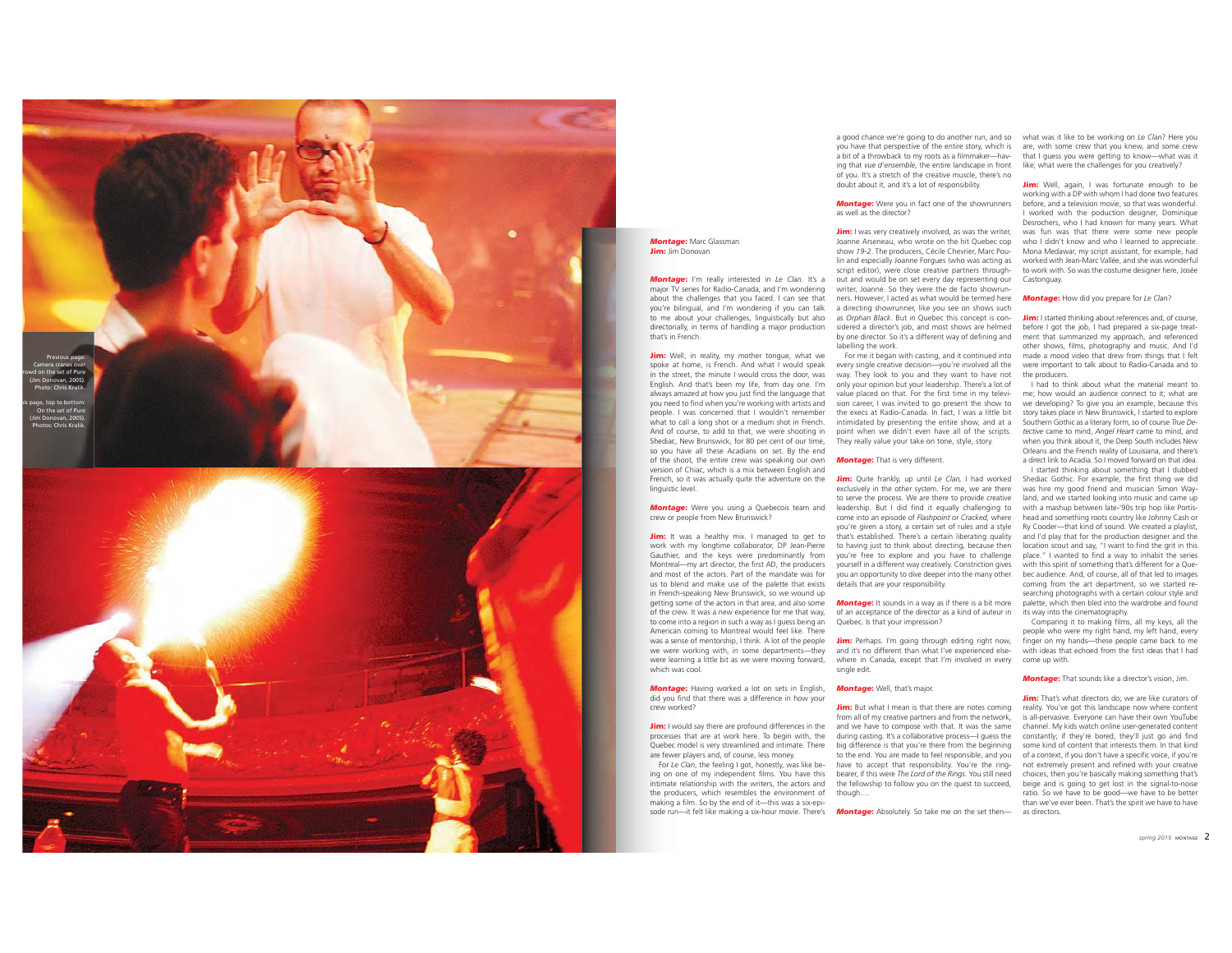

*Montage* : Can you tell me more about *Le Clan*? Why did you shoot in New Brunswick?

Jim: In *Le Clan*, a big part of the story happens in Acadia. It is the story of a guy in the witness-protection program who lives a double life. A part of the life he left behind, his criminal past, is in Shediac and around there. I don't know if you've ever spent any time down there, but the locals have such colourful accents, which I picked up on right away. I wanted to hear that, and many of the characters in the show speak with a Chiac accent, with an Acadian accent. Ultimately, it's fascinating, and it's a struggle. There are concerns about whether or not people will understand what they're saying. I kind of pushed in the direction of capturing that colour, that richness. If you see a show set in Louisiana, when the Cajuns speak there's a certain style to it. It's like when Drake raps on one of his songs, half the time maybe you'll get it and sometimes maybe you won't, but it all sounds beautiful to me.

We had a very small crew, and we made the decision very early on to go handheld for about 80 per cent of the show. We were running and gunning all the time. We actually surrendered the dolly fund to make ends meet. We've got a Steadicam available at all times, because my DP also operates [one], so we'll go to the tripod and the slider, but very simple gripping. We rarely put down tracks unless we absolutely have to; the only thing we haven't done is go on Rollerblades, but maybe we will. I'm extremely focused on the actors' performances. Every actor is truly invested in this show. There are guys who turned down films to do it—one of the leads, Pierre-Yves Cardinal, turned down a fairly major production in France to be with us and to do this part. He's one of the most colourful characters in the series. So every actor came to it extremely gung-ho, and it's so much fun. Of course, when I say we had a light crew, it's obviously up to professional standards.

We did a couple of action scenes on the first run last summer that were quite important. In certain cases I had my stunt coordinator come in from Montreal to choreograph, when there were things like combat or a car stunt. There are certain things you can't get around and that you really have to think through, but in general what I prefer for action right now is more organic. It has to be completely believable. Paul Greengrass comes to mind as an influence—you never doubt that it's real, and that's probably a lot of work. In this show, it's gritty realism, so you have to work hard to make sure it feels that way. Not to be underestimated is the work of the actor

in a show like this. It's very involved, technically, and we always wish we had three times more hours to shoot but in the middle of this sort of running-andgunning, you do spend a lot of time going through it with the actor, making sure it does feel real, so it will feel plausible to an audience. You've got enough creative partners on set to make the technical aspects work and to make it visceral once you get in the

zone. It's crucial that the actors buy into the scenes of the micro-details of how it happened, but I do know and the overarching concept.

*Montage* : As much as we talk about action, there's mood, and there's dealing with characters. I was struck by "A Day in the Life," the award-winning show you did for *Flashpoint*, particularly the sequence where a guy is proposing to a woman he has been harassing and she knows that at any second he could possibly be taken out by the special police crew. The acting is incredibly intense, and it really worked for me. Am I right that that's a scene you're proud of?

Jim: Oh, absolutely. When the producers gave me that script and I read the scene, I was touched. I had gone through some things in my own life and somehow, the image of the guy on bended knee who is so in love with this person who just can't love him is so powerful—and he's proposing with a gun in his hand—that I knew we could make something powerful. Of course it begins with the script—you felt it on paper; you knew this was special. And it's motivating: when you see a good story, when you see something that just grabs you and you know that it's good, you feel compelled to bring it to life and just make it right. So that was the first thing. That particular episode has three storylines, and that last storyline—I mean, this was a Valentine's Day episode—was so profound. It had all sorts of layers to it. It was a lot of fun; I was really happy to get that.

*Montage* : Working with the actors on a scene like that, what do you bring to it, and what do they?

Jim: I sit actors down as often and as much as I can, and the first thing I tell them is, "There will be no mistakes. There are no mistakes." And every actor, when I'm done a show, thanks me for telling them that, because it means that we can't go wrong. Whatever happens is going to happen for a reason—it came from somewhere and there is some truth to it. For me, in my way of doing things, there is no right and wrong. There can only be what's true to the idea that we're trying to accomplish here. Every serious actor brings that, and every serious director brings that to the table as well.

 So you come in with your ideas, and they come in with their ideas. I used to come in with much more rigid notes about what I thought was the right way to do something, and the more the years went by, the more movies I made and the more experience I got, I finally realised that you have to come in with a good idea of what you see and what it means, and then you don't talk about that. You give people the space to create and steer them as best you can, and you are a butterfly catcher. You're running through a field of flowers, making all of the butterflies fly, and you're trying to catch as many as possible in the net.

*Montage* : Without damaging them, right? I guess that's the butterfly part—let it fly, but keep them alive. So I think that's where the metaphor really works, right?

Jim: You're not going to catch a butterfly with a hammer, so you can't beat people over the head done some work at home. So, your part to play, for with your genius vision of what this is and how it should be. But generally speaking, when you talk about that whole sequence in *Flashpoint* that we were discussing—it was truly collaborative, and we set where people are feeling that you'll protect them, rehearsed details such as how he would hold the gun and that they are free to try things, because I think and present the ring. It's hard to remember exactly all that's ultimately why we all do this thing. We're all like

that I had notes on every single scene as I always do, but I don't necessarily always talk about them. I keep those to myself, and I'm interested in what everyone has to offer, from the actors to the props person to the scriptwriter to just about everybody. And that's the concept of the butterfly catcher: everyone's a butterfly. But still, even though you want everyone's creativity, the truly tricky part is having to say no to possibly 90 per cent of everything and saying yes 10 per cent of the time. It's still extremely difficult to keep people motivated to come back with their ideas when you can't take every single idea. You do put yourself in that deciding position.

*Montage* : With *Le Clan*, there's a lead who has had two identities in his life, and part of the drama has to be him playing the duality of the two individuals that he has been—and, as you say, it's also a family story so how do you work with an actor who has to play that role? You do have the advantage of working with the same actors over and over again, over a period of six episodes at this point, so how does that relationship develop—how do you work with them so that they're able to get into their characters in a deeper and more complex way as the episodes go along?

Jim: We began our relationship by doing rehearsals, and I insisted on getting as much time as I could possibly get. I had picked out scenes to workshop with them—of course you can't rehearse every single script, so you have to come up with a rehearsal plan. We did talk at length about the main character with Sebastien Ricard, who plays the lead, and who is an accomplished actor in Quebec but is not known in television, having done mostly features. He's an extremely organic guy—he works in much the same way as I do, so with him my dynamic is different than with Louis-Philippe Dandeneault, who is an extremely technical actor. He's got a lead part in *19-2*, on the French side. And Louis-Philippe brings a very specific thing to every scene. He's got ideas that are extremely well thought out, and they tend to be 99 per cent perfect—I've got almost nothing to give this guy. But, if I ask him to, he'll explore anything at all; he's open. And, ultimately, cultivating that openness is the key for this particular cast. Coming to set with ideas is important, but so is having their confidence and their

trust. It's such an organic process, and again the tricky thing for me as a director is to realise that every single actor has different needs, and you have to harmonize every single one of those needs. I learned this a lot on my feature *Trois Saisons*, where we basically improvised the dialogue in 80 per cent of the scenes because we had a script which was dialogue free, and it was a strategic decision to use improv to make the actors 100 per cent invested in the character. So with *Le Clan,* the character of Zach, who is played by a 12-year-old, Alex Richard—the needs aren't the same as for Sebastien Ricard, who is a real-life musician in his late 30s, who is quite confident with improv, and who is used to riffing and working organically. And it's different for him than it is for Louis-Philippe Dandeneault, who is extremely confident and who comes to the role having me anyways, is that you have to own the story—which of course will have to be shorthand for you, and that has its own challenges—and you have to cultivate a